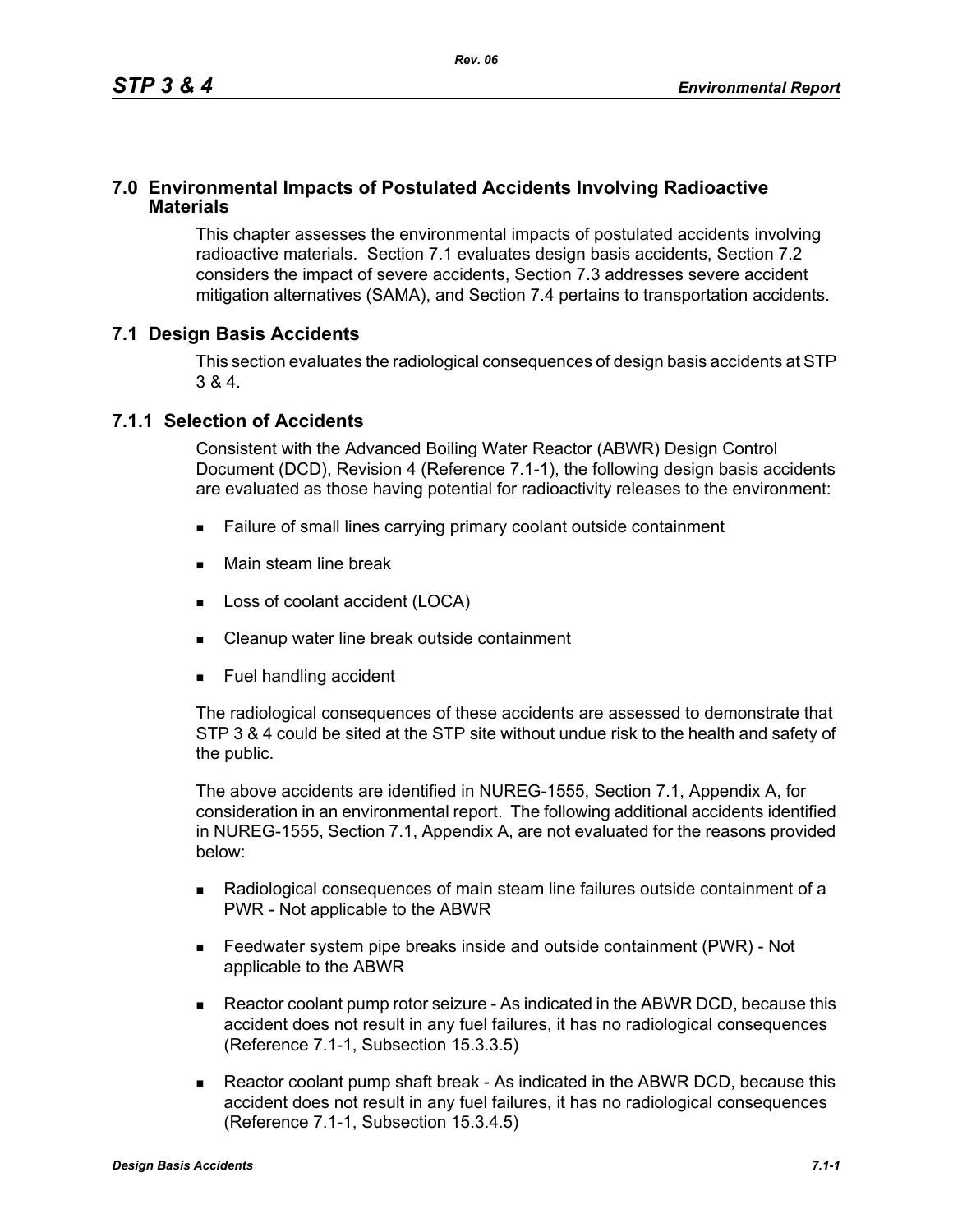*Rev. 06*

- Radiological consequences of control rod drop accident (BWR) As indicated in the ABWR DCD, there is no basis for this accident to occur (Reference 7.1-1, Subsection 15.4.10.3)
- Radiological consequences of steam generator tube failure (PWR) Not applicable to the ABWR

# **7.1.2 Evaluation Methodology**

The ABWR DCD presents the radiological consequences of the accidents identified in Subsection 7.1.1. The basic scenario for each accident is that some quantity of activity is released at the accident location inside a building and this activity is eventually released to the environment. The transport of activity within the plant is independent of the site and is specific to the ABWR design. Details about the methodologies and assumptions pertaining to each of the accidents, such as activity release pathways and credited mitigation features, are provided in the reference ABWR DCD (Reference 7.1- 1, Chapter 15).

The dose to an individual located at the exclusion area boundary (EAB) or in the low population zone (LPZ) is calculated based on the amount of activity released to the environment, the atmospheric dispersion of the activity during the transport from the release point to the off-site location, the breathing rate of the individual at the off-site location, and activity-to-dose conversion factors. The only site-specific parameter is atmospheric dispersion. Site-specific doses are obtained by adjusting the reference ABWR DCD doses to reflect site-specific atmospheric dispersion factors (χ/Q values).

NUREG-1555 provides two options for calculating  $\chi$ /Q values: either 50<sup>th</sup> percentile χ/Q values based on onsite meteorological data or 10% of the levels given in Regulatory Guide 1.3 (Reference 7.1-2) to represent more realistic dispersion conditions than assumed in the safety evaluation. The option to use  $50<sup>th</sup>$  percentile site-specific χ/Q values was selected. Short-term accident χ/Q values are calculated using the methodology of Regulatory Guide 1.145, Revision 1 (Reference 7.1-3) with site-specific meteorological data. As indicated in Section 2.7, the Regulatory Guide 1.145 methodology is implemented in the NRC-sponsored PAVAN computer program. This program computes χ/Q values at the EAB and the LPZ for each combination of wind speed and atmospheric stability for each of the 16 downwind direction sectors. Releases are assumed to be at ground level, and the shortest distances between the power block and the off-site locations are selected to conservatively maximize the  $\chi$ /Q values.

Consistent with the reference ABWR DCD, the accident doses are presented for the whole body and the thyroid. Furthermore, the whole body and thyroid doses are converted into total effective dose equivalent (TEDE) to demonstrate compliance with 10 CFR 50.34. The conversion to TEDE is performed by multiplying the thyroid dose by a weighting factor of 0.03 and adding the result to the whole body dose, in accordance with ICRP 30 (Reference 7.1-4).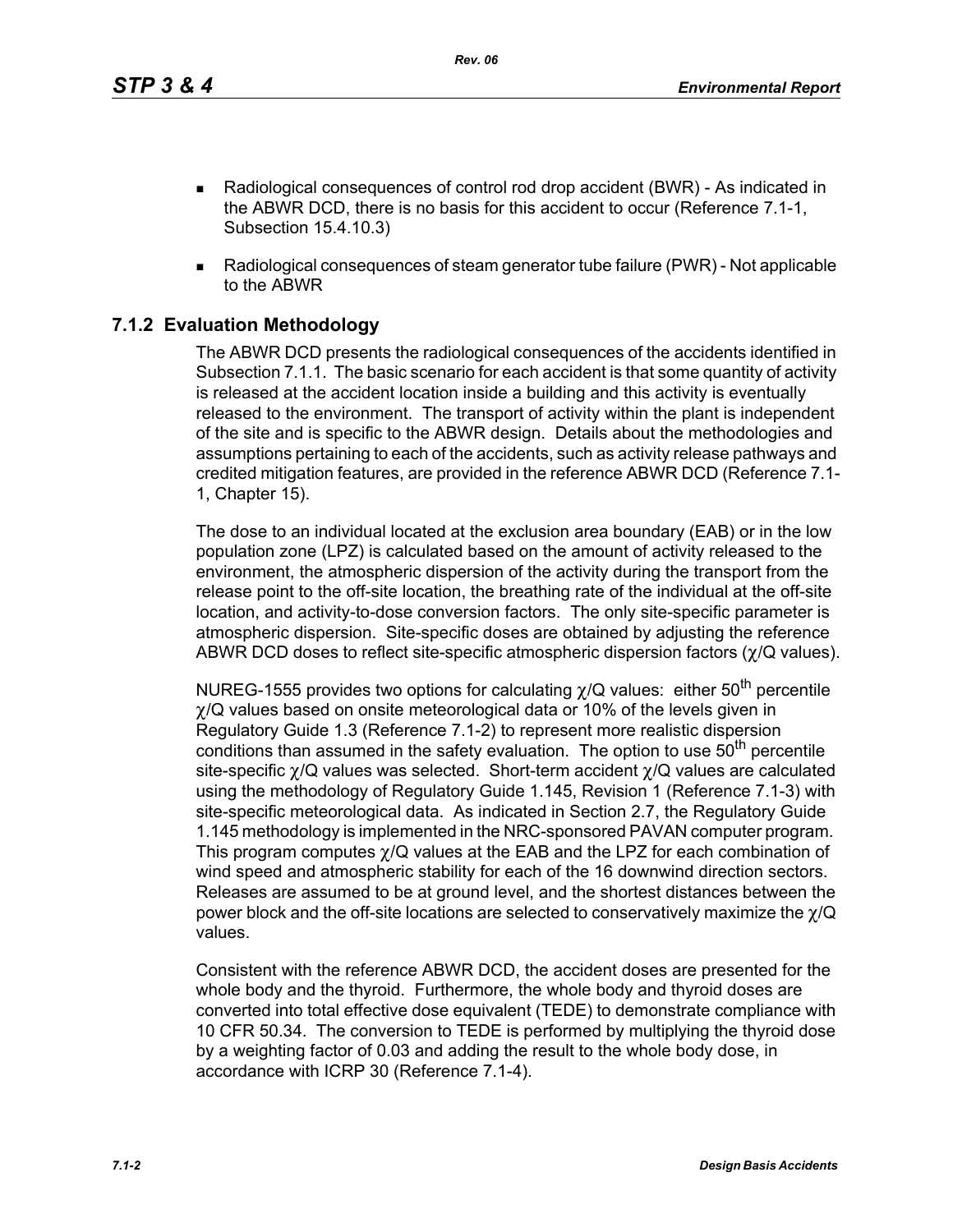# **7.1.3 Source Terms**

The design basis accident source terms in the reference ABWR DCD are presented as time-dependent isotopic activity releases to the environment in the unit of megabecquerel (MBq) in Tables 7.1-1 to 7.1-6.

# **7.1.4 Radiological Consequences**

As indicated in NUREG-1555, environmental report design basis accident doses are evaluated based on more realistic meteorological conditions than those used in the safety analysis report. For each of the accidents identified in Subsection 7.1.1, the site-specific dose for a given time interval is calculated by multiplying the ABWR DCD dose by the ratio of the site  $\chi$ /Q value provided in Section 2.7 to the DCD  $\chi$ /Q value. The time-dependent DCD and site  $\gamma$ /Q values and their ratios are shown in Table 7.1-7. Since all site  $\chi$ /Q values are bounded by DCD  $\chi$ /Q values, site-specific doses for all accidents would also be bounded by DCD doses. However, site-specific doses are presented for completeness. All accident doses are presented in Tables 7.1-8 to 7.1-13.

The 10 CFR 50.34 dose limit is 25 rem TEDE at the EAB and the LPZ, as specified in 50.34(a)(1)(ii). The ABWR is certified to the 10 CFR 100.11 dose limits of 25 rem to the whole body and 300 rem to the thyroid. The limit of 10 CFR 50.34(a)(1)(ii) applies to extremely low probability accidents that could result in the release of significant quantities of radioactive fission products. Similarly, the limits of 10 CFR 100.11 apply to a major accident with the release of appreciable quantities of fission products. For accidents with smaller releases, more restrictive dose limits are specified in Subsections 15.6.2, 15.6.4, and 15.7.4 of NUREG-0800. Where applied, the more restrictive dose limits are either 10% or 25% of the 10 CFR 100.11 limits. Although conformance to these more restrictive dose limits is not required for an environmental report, they are shown in Tables 7.1-8 to 7.1-13 for comparison purposes.

The doses shown in Tables 7.1-8 to 7.1-13 are summarized in Tables 7.1-14 and 7.1- 15. Tables 7.1-14 and 7.1-15 also show the equivalent TEDE doses. The summary tables demonstrate that, in addition to meeting the limits of 10 CFR 100.11 and NUREG-0800 as indicated above, all accident doses also meet the 25 rem TEDE acceptance criteria of 10 CFR 50.34(a)(1)(ii). Because the dose criterion of 10 CFR 50.34 is intended to provide assurance of low risk to the public under postulated accidents, any health effects resulting from the design basis accidents are considered to be negligible.

# **7.1.5 References**

- 7.1-1 ABWR Design Control Document, Tier 2, GE Nuclear Energy, Revision 4.
- 7.1-2 "Assumptions Used for Evaluating the Potential Radiological Consequences of a Loss of Coolant Accident for Boiling Water Reactors," Regulatory Guide 1.3, Revision 2, June 1974.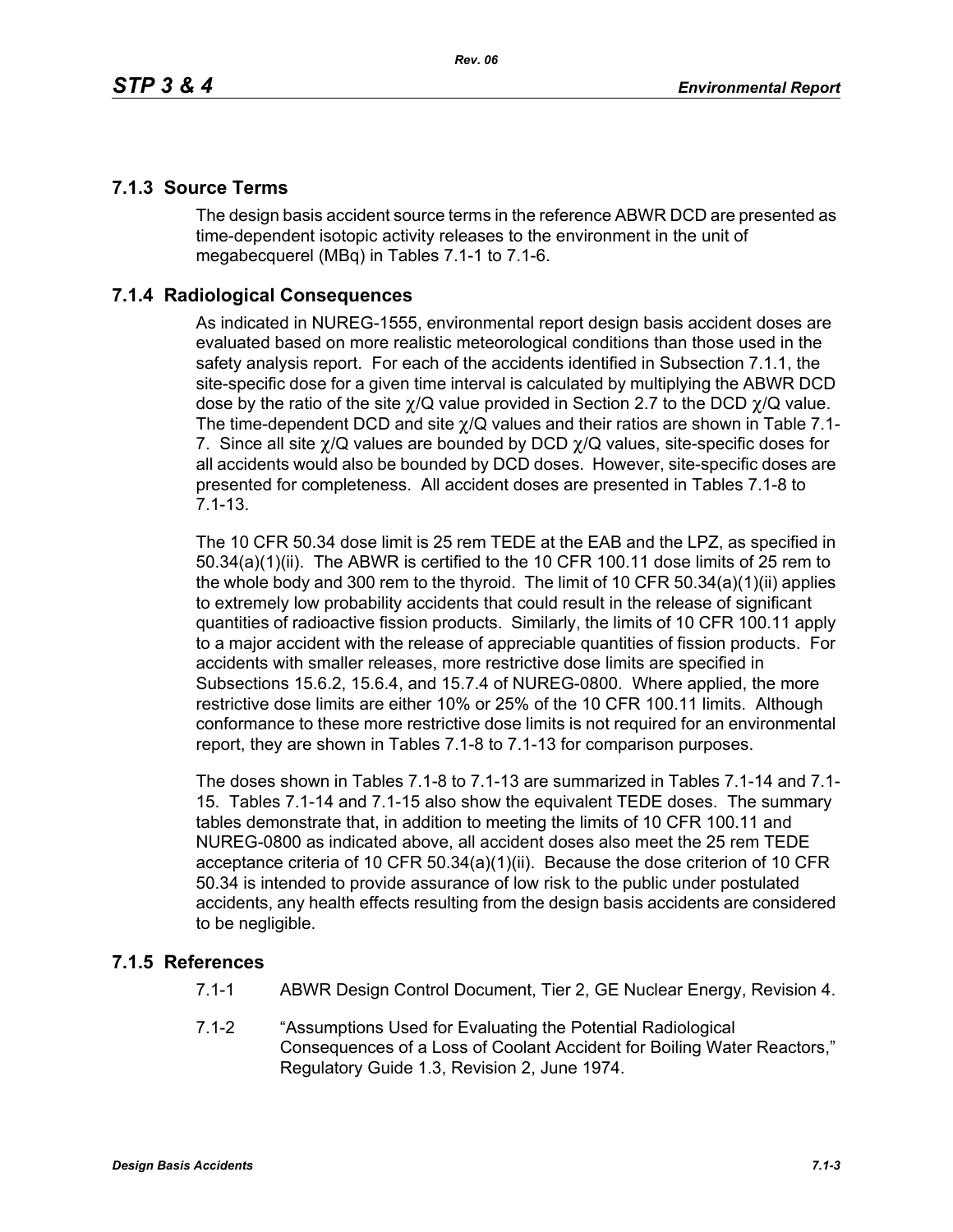- 7.1-3 "Atmospheric Dispersion Models for Potential Accident Consequence Assessments at Nuclear Power Plants," Regulatory Guide 1.145, Revision 1, November 1982.
- 7.1-4 "Limits for Intakes of Radionuclides by Workers," Part 1, ICRP Publication 30, International Commission on Radiological Protection, Pergamon Press, 1979.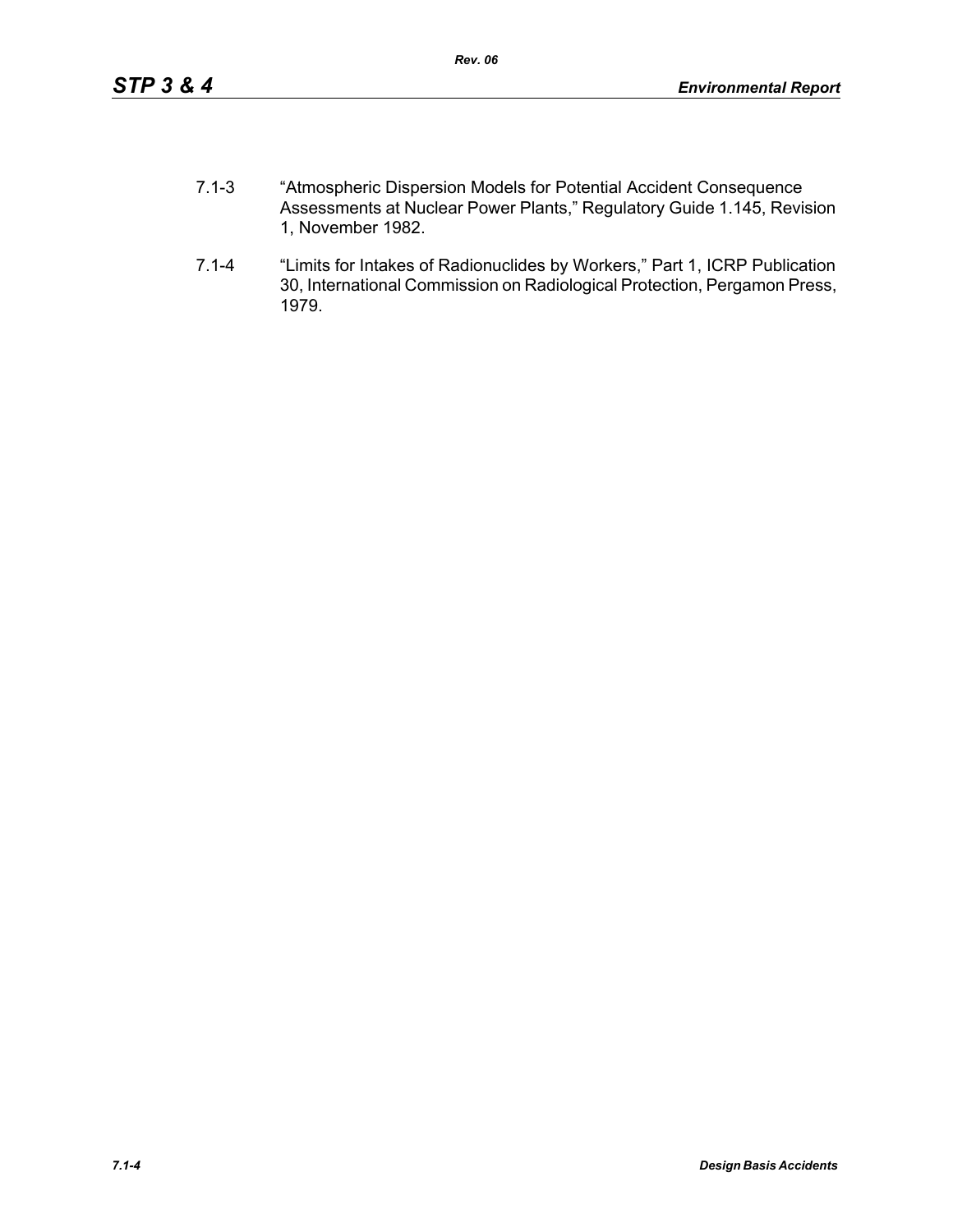| Containment    |                               |           |  |  |  |
|----------------|-------------------------------|-----------|--|--|--|
|                | <b>Activity Release (MBq)</b> |           |  |  |  |
| <b>Isotope</b> | 0-2 Hours                     | 0-8 Hours |  |  |  |
| $1 - 131$      | $6.81E + 04$                  | 1.41E+05  |  |  |  |
| $1 - 132$      | 5.96E+05                      | 1.19E+06  |  |  |  |
| $1 - 133$      | 4.59E+05                      | 9.44E+05  |  |  |  |
| $1 - 134$      | $9.92E + 05$                  | 1.90E+06  |  |  |  |
| $1 - 135$      | $6.59E + 05$                  | 1.34E+06  |  |  |  |
| <b>Total</b>   | 2.77E+06                      | 5.51E+06  |  |  |  |

### **Table 7.1-1 Activity Releases for Failure of Small Lines Carrying Primary Coolant Outside Containment**

Source: ABWR DCD (Reference 7.1-1, Table 15.6-2)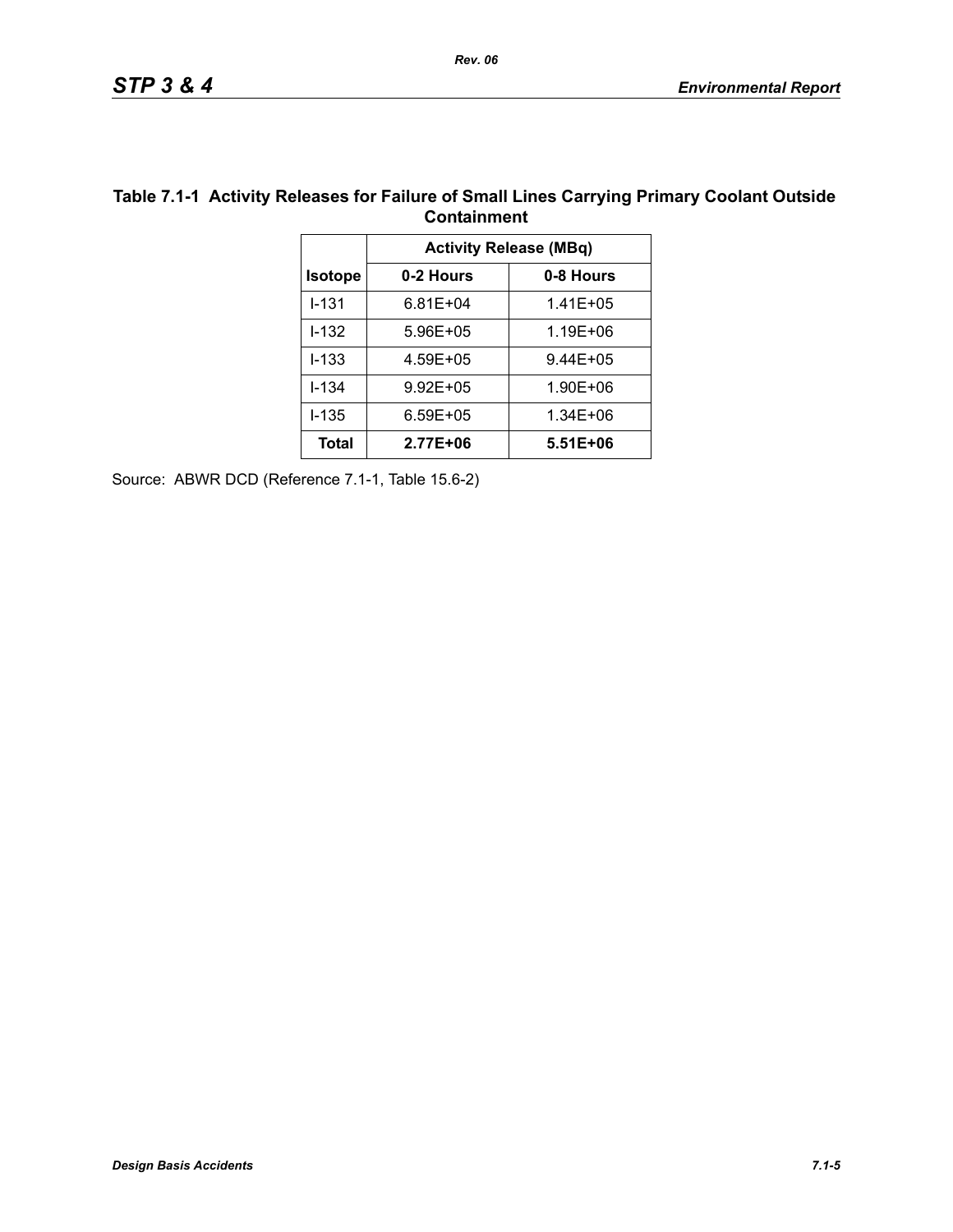|                          | <b>Activity Release (MBq)</b>             |                                              |  |  |  |  |
|--------------------------|-------------------------------------------|----------------------------------------------|--|--|--|--|
| <b>Isotope</b>           | <b>Preexisting lodine</b><br><b>Spike</b> | <b>Equilibrium lodine</b><br><b>Activity</b> |  |  |  |  |
| $I - 131$                | 1.46E+06                                  | 7.29E+04                                     |  |  |  |  |
| $I - 132$                | $1.42E + 07$                              | 7.10E+05                                     |  |  |  |  |
| $I - 133$                | 9.99E+06                                  | 5.00E+05                                     |  |  |  |  |
| $I - 134$                | 2.79E+07                                  | 1.40E+06                                     |  |  |  |  |
| $I-135$                  | 1.46E+07                                  | 7.29E+05                                     |  |  |  |  |
| $Kr-83m$                 | $2.44E + 03$                              | 4.07E+02                                     |  |  |  |  |
| $Kr-85m$                 | 4.29E+03                                  | 7.18E+02                                     |  |  |  |  |
| <b>Kr-85</b>             | 1.36E+01                                  | 2.26E+00                                     |  |  |  |  |
| <b>Kr-87</b>             | 1.47E+04                                  | 2.44E+03                                     |  |  |  |  |
| <b>Kr-88</b>             | 1.48E+04                                  | $2.46E + 03$                                 |  |  |  |  |
| <b>Kr-89</b>             | 5.92E+04                                  | 9.88E+03                                     |  |  |  |  |
| <b>Kr-90</b>             | 1.55E+04                                  | $2.55E + 03$                                 |  |  |  |  |
| Xe-131m                  | 1.06E+01                                  | 1.76E+00                                     |  |  |  |  |
| Xe-133m                  | $2.04E + 02$                              | $3.39E + 01$                                 |  |  |  |  |
| Xe-133                   | 5.70E+03                                  | 9.47E+02                                     |  |  |  |  |
| Xe-135m                  | $1.74E + 04$                              | 2.89E+03                                     |  |  |  |  |
| Xe-135                   | $1.62E + 04$                              | 2.70E+03                                     |  |  |  |  |
| Xe-137                   | 7.40E+04                                  | 1.23E+04                                     |  |  |  |  |
| Xe-138                   | 5.66E+04                                  | 9.44E+03                                     |  |  |  |  |
| Xe-139                   | 2.59E+04                                  | 4.33E+03                                     |  |  |  |  |
| <b>Total lodine</b>      | $6.81E + 07$                              | $3.41E + 06$                                 |  |  |  |  |
| <b>Total Noble Gases</b> | 3.07E+05                                  | $5.11E + 04$                                 |  |  |  |  |

# **Table 7.1-2 Activity Releases for Main Steam Line Break**

Source: ABWR DCD (Reference 7.1-1, Table 15.6-6)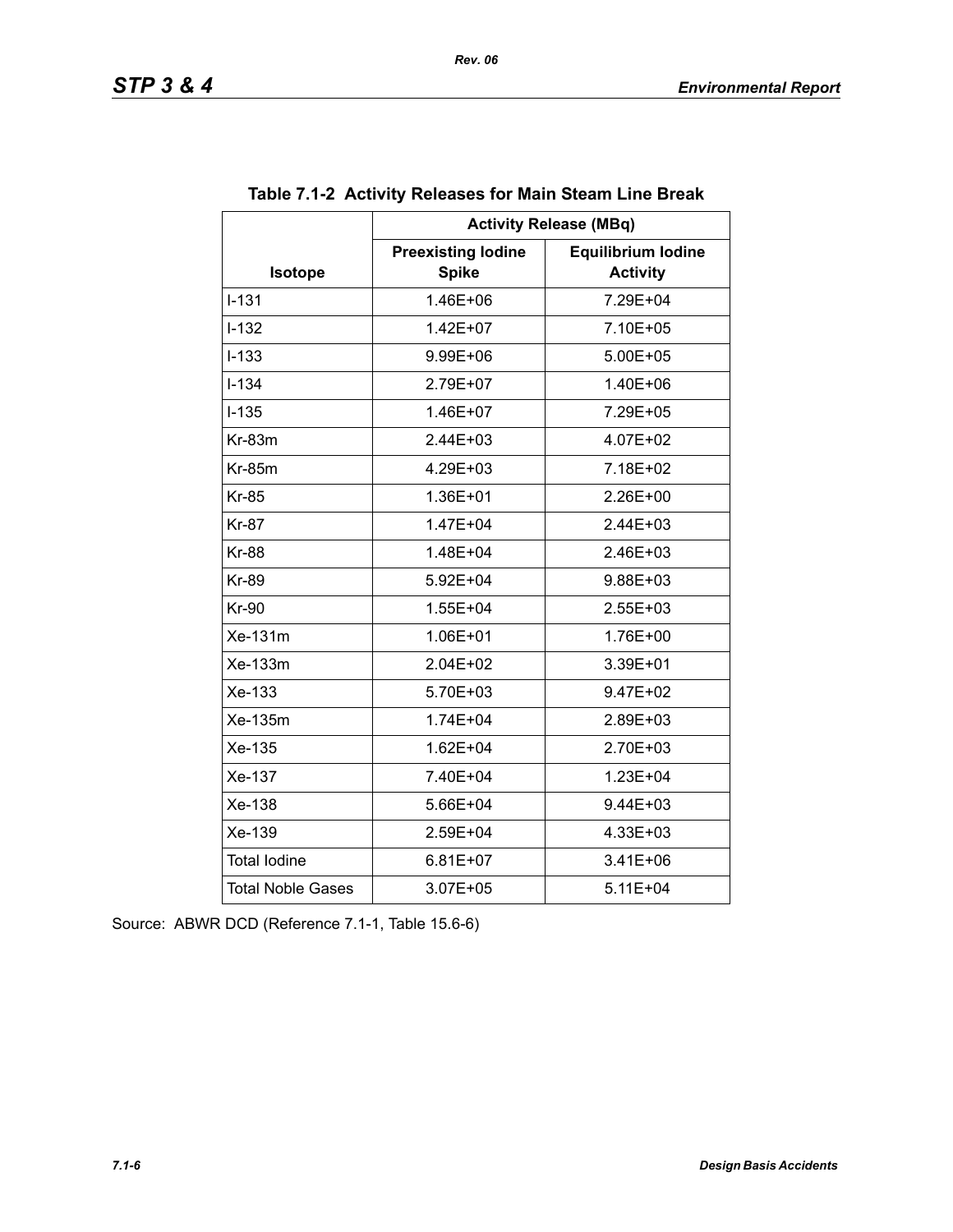|                          | <b>Activity Release (MBq)</b> |             |             |             |             |  |  |
|--------------------------|-------------------------------|-------------|-------------|-------------|-------------|--|--|
| Isotope                  | 0-2 Hours                     | 0-8 Hours   | 0-24 Hours  | 0-96 Hours  | 0-720 Hours |  |  |
| $I-131$                  | $9.6E + 06$                   | $1.3E + 07$ | $3.6E + 07$ | $1.9E + 08$ | $6.7E + 08$ |  |  |
| $I-132$                  | $1.3E + 07$                   | $1.4E + 07$ | $1.5E + 07$ | $1.5E + 07$ | $1.5E + 07$ |  |  |
| $I-133$                  | $2.0E + 07$                   | $2.6E + 07$ | $5.6E + 07$ | $1.2E + 08$ | $1.3E + 08$ |  |  |
| $I - 134$                | 1.9E+07                       | $1.9E + 07$ | $1.9E + 07$ | $1.9E + 07$ | $1.9E + 07$ |  |  |
| $I-135$                  | $1.9E + 07$                   | $2.3E + 07$ | $3.1E + 07$ | $3.5E + 07$ | $3.5E + 07$ |  |  |
| Kr-83m                   | $1.2E + 07$                   | $2.8E + 07$ | $3.3E + 07$ | $3.3E + 07$ | $3.3E + 07$ |  |  |
| <b>Kr-85</b>             | $1.5E + 06$                   | $1.2E + 07$ | $8.1E + 07$ | $6.7E + 08$ | 5.6E+09     |  |  |
| <b>Kr-85m</b>            | $3.1E + 07$                   | $1.3E + 08$ | 2.7E+08     | $2.9E + 08$ | 2.9E+08     |  |  |
| <b>Kr-87</b>             | $4.4E + 07$                   | 7.8E+07     | $8.1E + 07$ | $8.1E + 07$ | $8.1E + 07$ |  |  |
| <b>Kr-88</b>             | 7.8E+07                       | $2.5E + 08$ | $3.6E + 08$ | $3.7E + 08$ | $3.7E + 08$ |  |  |
| <b>Kr-89</b>             | $6.7E + 06$                   | $6.7E + 06$ | $6.7E + 06$ | $6.7E + 06$ | $6.7E + 06$ |  |  |
| Xe-131m                  | 7.8E+05                       | $5.9E + 06$ | $4.1E + 07$ | $3.0E + 08$ | $1.4E + 09$ |  |  |
| Xe-133                   | 2.8E+08                       | $2.1E + 09$ | $1.4E + 10$ | $8.9E + 10$ | $2.5E + 11$ |  |  |
| Xe-133m                  | $1.1E + 07$                   | $8.5E + 07$ | $5.2E + 08$ | $2.6E + 09$ | $4.1E + 09$ |  |  |
| Xe-135                   | $3.4E + 07$                   | $1.9E + 08$ | $6.7E + 08$ | $1.0E + 09$ | $1.0E + 09$ |  |  |
| Xe-135m                  | $1.8E + 07$                   | $1.8E + 07$ | $1.8E + 07$ | $1.8E + 07$ | $1.8E + 07$ |  |  |
| Xe-137                   | $1.9E + 07$                   | $1.9E + 07$ | $1.9E + 07$ | $1.9E + 07$ | $1.9E + 07$ |  |  |
| Xe-138                   | 7.4E+07                       | 7.4E+07     | 7.4E+07     | 7.4E+07     | 7.4E+07     |  |  |
| <b>Total lodine</b>      | $8.1E + 07$                   | $9.5E + 07$ | $1.6E + 08$ | $3.8E + 08$ | 8.6E+08     |  |  |
| <b>Total Noble Gases</b> | $6.1E + 08$                   | $3.0E + 09$ | $1.6E + 10$ | $9.4E + 10$ | $2.6E + 11$ |  |  |

# **Table 7.1-3 Activity Releases from Reactor Building for Loss-of-Coolant Accident**

Source: ABWR DCD (Reference 7.1-1, Tables 15.6-10 and 15.6-12)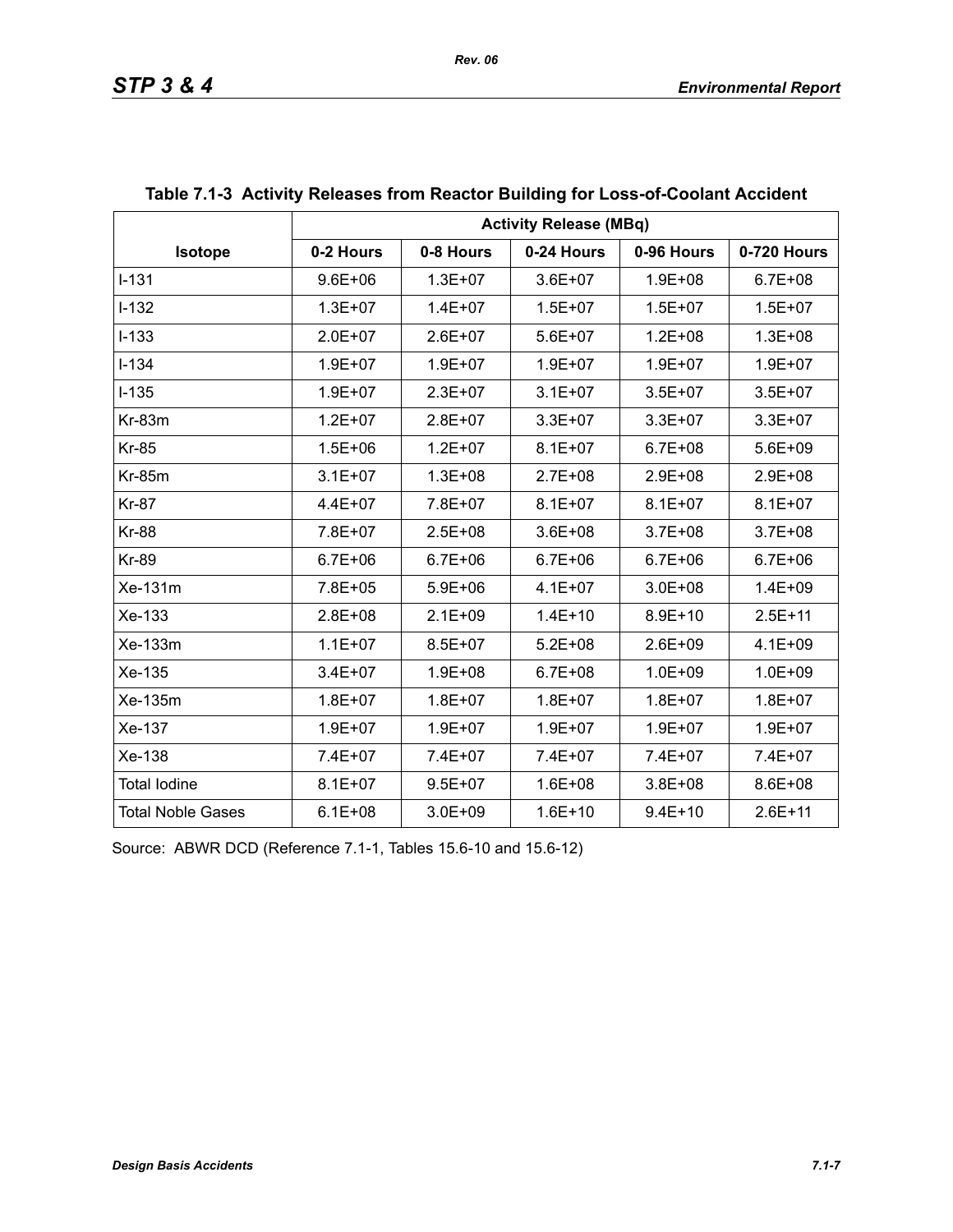|                          | <b>Activity Release (MBq)</b> |             |             |             |             |  |  |
|--------------------------|-------------------------------|-------------|-------------|-------------|-------------|--|--|
| <b>Isotope</b>           | 0-2 Hours                     | 0-8 Hours   | 0-24 Hours  | 0-96 Hours  | 0-720 Hours |  |  |
| $1 - 131$                | $1.2E + 04$                   | $8.5E + 05$ | $1.2E + 07$ | 1.8E+08     | $2.0E + 09$ |  |  |
| $I-132$                  | $1.1E + 04$                   | $2.4E + 05$ | $4.4E + 05$ | $4.4E + 05$ | $4.4E + 05$ |  |  |
| $I-133$                  | $2.4E + 04$                   | $1.5E + 06$ | $1.5E + 07$ | 7.4E+07     | 8.9E+07     |  |  |
| $I - 134$                | $8.5E + 03$                   | $4.8E + 04$ | $4.8E + 04$ | $4.8E + 04$ | $4.8E + 04$ |  |  |
| $I - 135$                | $2.1E + 04$                   | $9.3E + 05$ | $5.2E + 06$ | $7.4E + 06$ | 7.4E+06     |  |  |
| $Kr-83m$                 | 7.8E+04                       | $1.3E + 06$ | $1.9E + 06$ | $1.9E + 06$ | $1.9E + 06$ |  |  |
| <b>Kr-85</b>             | $1.3E + 04$                   | $9.3E + 05$ | $1.3E + 07$ | $2.3E + 08$ | $5.9E + 09$ |  |  |
| <b>Kr-85m</b>            | $2.3E + 05$                   | $8.5E + 06$ | $3.0E + 07$ | $3.6E + 07$ | $3.6E + 07$ |  |  |
| <b>Kr-87</b>             | $2.4E + 05$                   | $2.4E + 06$ | $2.8E + 06$ | $2.8E + 06$ | $2.8E + 06$ |  |  |
| <b>Kr-88</b>             | $5.6E + 05$                   | $1.4E + 07$ | $3.1E + 07$ | $3.2E + 07$ | $3.2E + 07$ |  |  |
| Kr-89                    | $4.1E + 00$                   | $4.1E + 00$ | $4.1E + 00$ | $4.1E + 00$ | $4.1E + 00$ |  |  |
| Xe-131m                  | $6.7E + 03$                   | $4.8E + 05$ | $6.7E + 06$ | $1.0E + 08$ | $1.3E + 09$ |  |  |
| Xe-133                   | $2.4E + 06$                   | $1.6E + 08$ | $2.2E + 09$ | $3.0E + 10$ | $1.8E + 11$ |  |  |
| Xe-133m                  | $1.0E + 05$                   | $6.7E + 06$ | $8.1E + 07$ | $8.1E + 08$ | $2.0E + 09$ |  |  |
| Xe-135                   | $2.7E + 05$                   | $1.4E + 07$ | $9.6E + 07$ | $2.0E + 08$ | $2.0E + 08$ |  |  |
| Xe-135m                  | $1.0E + 04$                   | $1.3E + 04$ | $1.3E + 04$ | $1.3E + 04$ | $1.3E + 04$ |  |  |
| Xe-137                   | $3.5E + 01$                   | $3.5E + 01$ | $3.5E + 01$ | $3.5E + 01$ | $3.5E + 01$ |  |  |
| Xe-138                   | $3.2E + 04$                   | $3.7E + 04$ | $3.7E + 04$ | $3.7E + 04$ | $3.7E + 04$ |  |  |
| <b>Total lodine</b>      | 7.7E+04                       | $3.5E + 06$ | $3.3E + 07$ | $2.6E + 08$ | $2.1E + 09$ |  |  |
| <b>Total Noble Gases</b> | $3.9E + 06$                   | $2.1E + 08$ | $2.5E + 09$ | $3.2E + 10$ | $1.9E + 11$ |  |  |

| Table 7.1-4 Activity Releases from Condenser for Loss-of-Coolant Accident |  |  |
|---------------------------------------------------------------------------|--|--|
|                                                                           |  |  |

Source: ABWR DCD (Reference 7.1-1, Tables 15.6-10, and 15.6-12)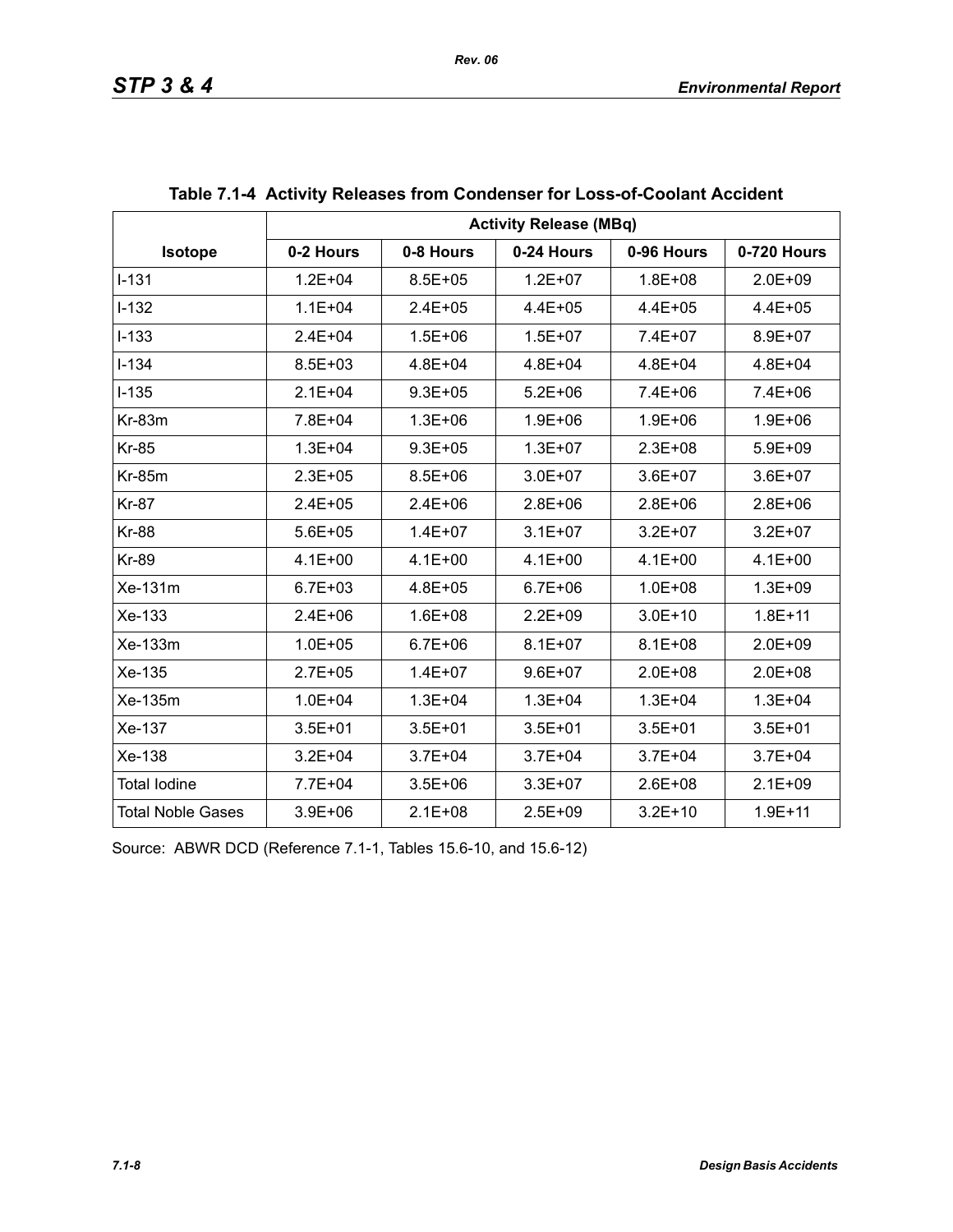| <b>Isotope</b> | <b>Activity Release (MBq)</b><br>0-2 Hours |
|----------------|--------------------------------------------|
| $1 - 131$      | $8.1E + 04$                                |
| I-132          | $1.9E + 05$                                |
| $1 - 133$      | $2.3E + 0.5$                               |
| $1 - 134$      | $3.2E + 05$                                |
| I-135          | $2.5E + 0.5$                               |
| Total          | $1.1E + 06$                                |

# **Table 7.1-5 Activity Releases for Cleanup Water Line Break Outside Containment**

Source: ABWR DCD (Reference 7.1-1, Table 15.6-17)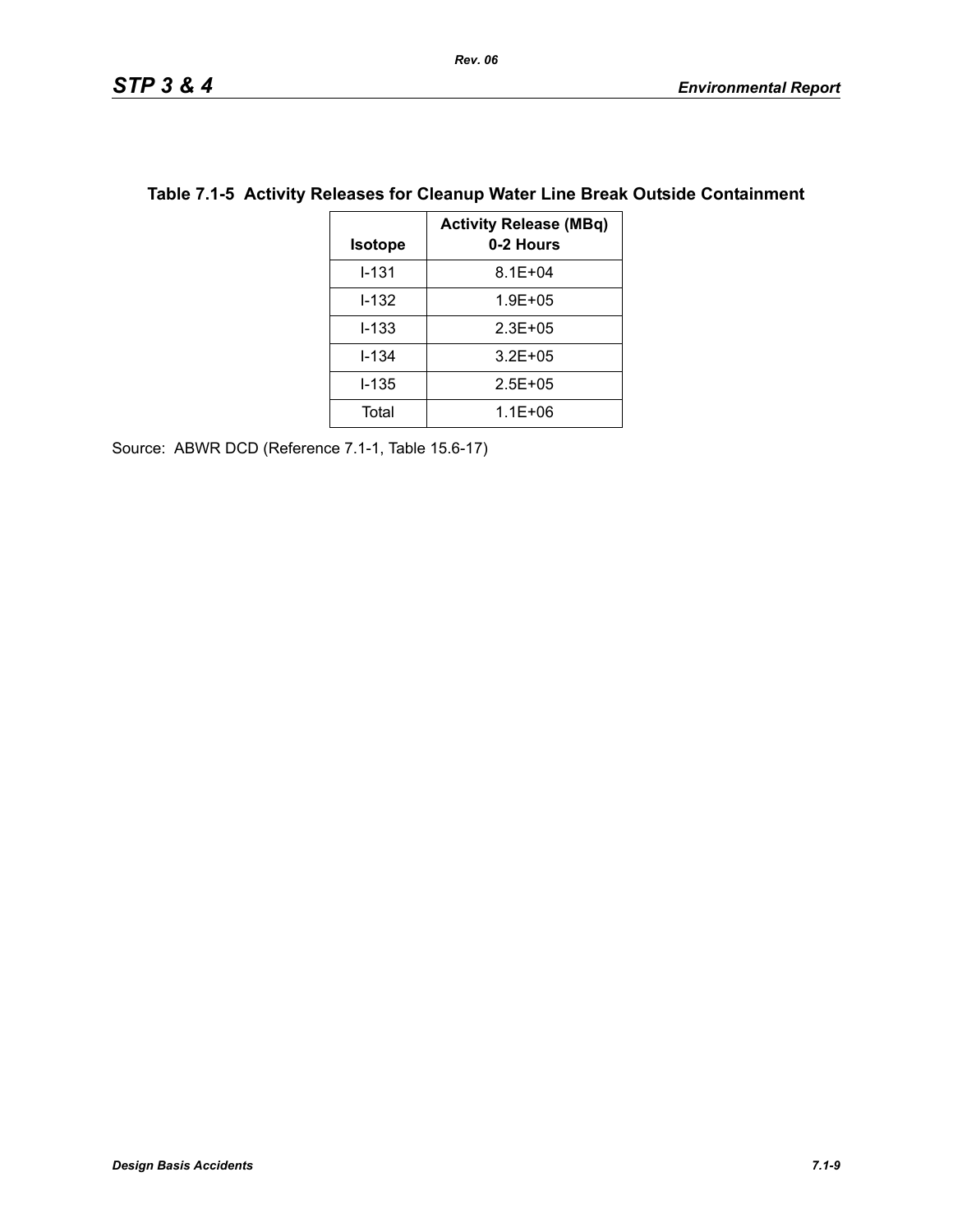|                          | <b>Activity Release (MBq)</b> |
|--------------------------|-------------------------------|
| <b>Isotope</b>           | 0-2 Hours                     |
| $I - 131$                | 4.55E+06                      |
| $I-132$                  | $5.62E + 06$                  |
| $I-133$                  | 4.70E+06                      |
| $I - 134$                | 2.28E-01                      |
| $I - 135$                | 7.62E+05                      |
| $Kr-83m$                 | 2.38E+05                      |
| $Kr-85m$                 | 3.16E+06                      |
| <b>Kr-85</b>             | $1.77E + 07$                  |
| <b>Kr-87</b>             | 4.55E+02                      |
| <b>Kr-88</b>             | 8.99E+05                      |
| <b>Kr-89</b>             | 3.01E-06                      |
| Xe-131m                  | 3.09E+06                      |
| Xe-133m                  | 4.07E+07                      |
| Xe-133                   | 1.04E+09                      |
| Xe-135m                  | 8.18E+06                      |
| Xe-135                   | 2.36E+08                      |
| Xe-137                   | 7.66E-06                      |
| Xe-138                   | 1.59E-05                      |
| <b>Total lodine</b>      | 1.56E+07                      |
| <b>Total Noble Gases</b> | 1.35E+09                      |

## **Table 7.1-6 Activity Releases for Fuel-Handling Accident**

Source: ABWR DCD (Reference 7.1-1, Table 15.7-10)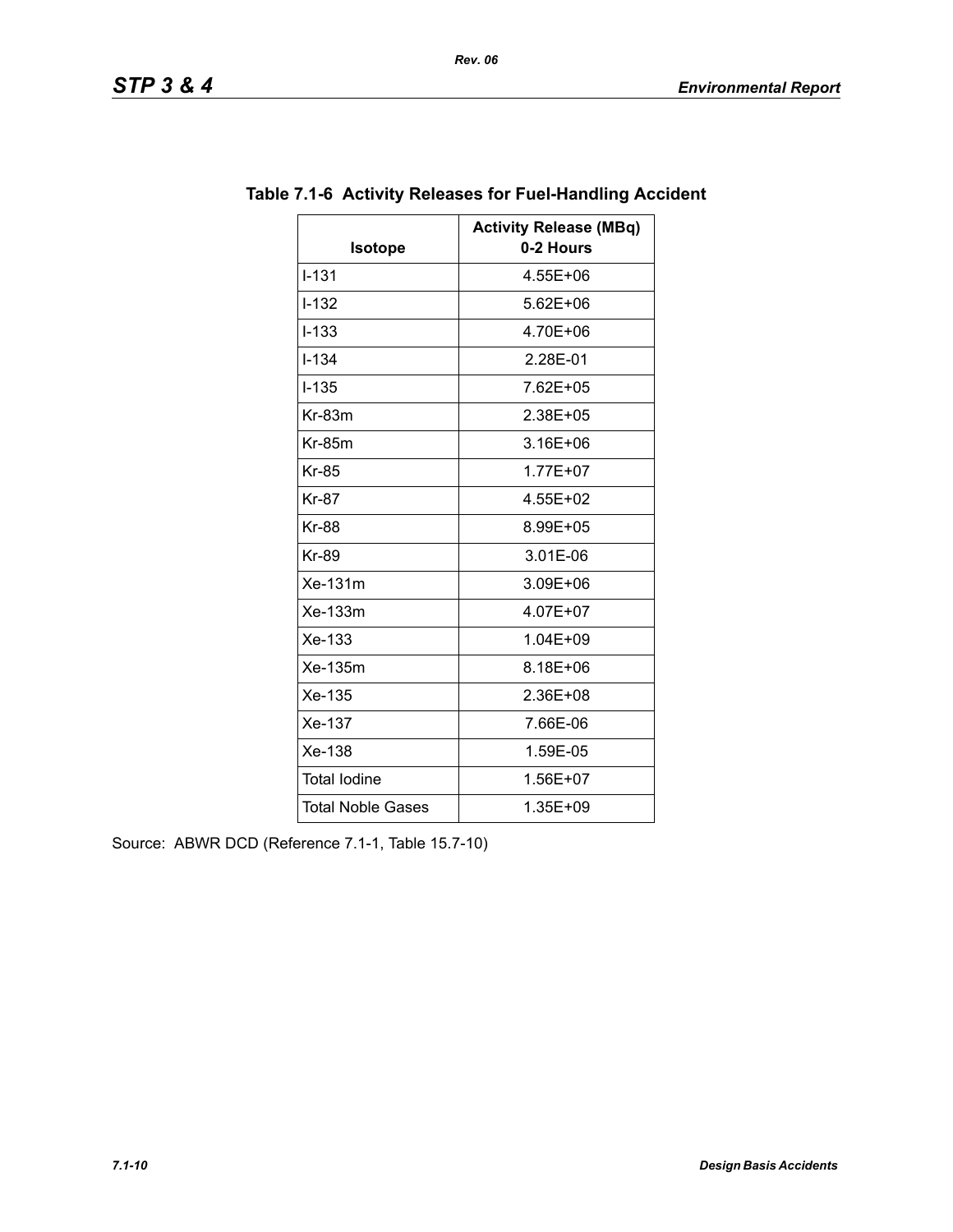|                                          |            | $\chi$ /Q (sec/m <sup>3</sup> ) | <b>Ratio</b> |            |
|------------------------------------------|------------|---------------------------------|--------------|------------|
| Location                                 | Time (hr)  | <b>Site</b>                     | <b>DCD</b>   | (Site/DCD) |
| EAB - Cleanup Water Line<br><b>Break</b> | $0 - 2$    | 8.18E-05                        | 2.29E-02     | 3.57E-03   |
| $EAB - Other$                            | $0 - 2$    | 8.18E-05                        | 1.37E-03     | 5.97E-02   |
|                                          | $0 - 8$    | 6.30E-06                        | 1.56E-04     | 4.04E-02   |
| LPZ-LOCA                                 | $8 - 24$   | 5.07E-06                        | 9.61E-05     | 5.28E-02   |
|                                          | $24 - 96$  | 3.17E-06                        | 3.36E-05     | 9.43E-02   |
|                                          | $96 - 720$ | 1.62E-06                        | 7.42E-06     | 2.18E-01   |
| LPZ - Cleanup Water Line<br><b>Break</b> | $0 - 8$    | 6.30E-06                        | 2.29E-02     | 2.75E-04   |
| $LPZ - Other$                            | $0 - 8$    | 6.30E-06                        | 1.37E-03     | 4.60E-03   |

| Table 7.1-7 Atmospheric Dispersion Factors |
|--------------------------------------------|
|--------------------------------------------|

The site  $\chi$ /Q values are from Section 2.7.

The DCD  $\chi$ /Q values are from the ABWR DCD (Reference 7.1-1, Tables 15.6-3, 15.6-7, 15.6-13, 15.6-18, and 15.7-11), based on "Chp 2" distance, with the exception of Table 15.6-18, which is based on "max" distance.

The DCD does not show LPZ doses for accidents other than LOCA. Site LPZ doses for these non-LOCA accidents, all of which have their activity releases terminated within 8 hr, are estimated by multiplying the DCD EAB dose by the ratio of site LPZ  $\chi$ /Q to DCD EAB  $\chi$ /Q shown in the last row above.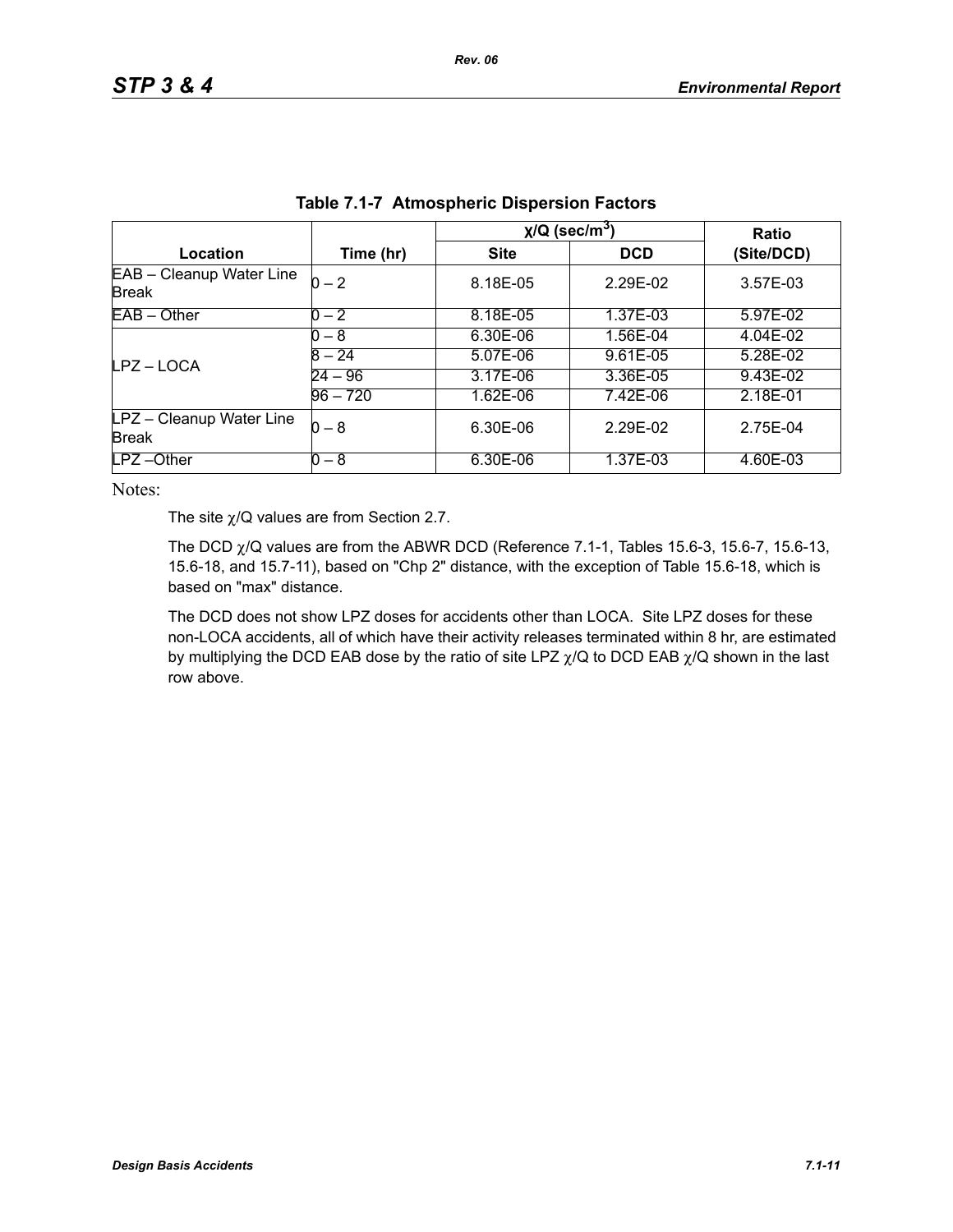|                                                  | Time         | DCD Dose (Sv)     |                | $\chi$ /Q Ratio | Site Dose (rem) |                |
|--------------------------------------------------|--------------|-------------------|----------------|-----------------|-----------------|----------------|
| Location                                         | (hr)         | <b>Whole Body</b> | <b>Thyroid</b> | (Site/DCD)      |                 | <b>Thyroid</b> |
| EAB                                              | $0 - 8$      | $9.4E - 04$       | 4.8E-02        | 5.97E-02        | 5.6E-03         | 2.9E-01        |
| <b>LPZ</b>                                       | $0 - 8$      | $9.4E - 04$       | 4.8E-02        | 4.60E-03        | $4.3E-04$       | $2.2E-02$      |
|                                                  | $8 - 24$     |                   |                |                 |                 |                |
|                                                  | 24-96        |                   |                |                 |                 |                |
|                                                  | 96-720       |                   |                |                 |                 |                |
|                                                  | <b>Total</b> |                   |                |                 | 4.3E-04         | $2.2E-02$      |
| Regulatory Limit (NUREG-0800, Subsection 15.6.2) |              |                   |                |                 | 2.5             | 30             |

#### **Table 7.1-8 Doses for Failure of Small Lines Carrying Primary Coolant Outside Containment**

Note:

DCD doses are from the ABWR DCD (Reference 7.1-1, Table 15.6-3).

The DCD does not provide 0-2 hr doses. The site EAB doses are obtained by multiplying the DCD 0-8 hr doses by the ratio of the site EAB  $\chi$ /Q to DCD EAB  $\chi$ /Q.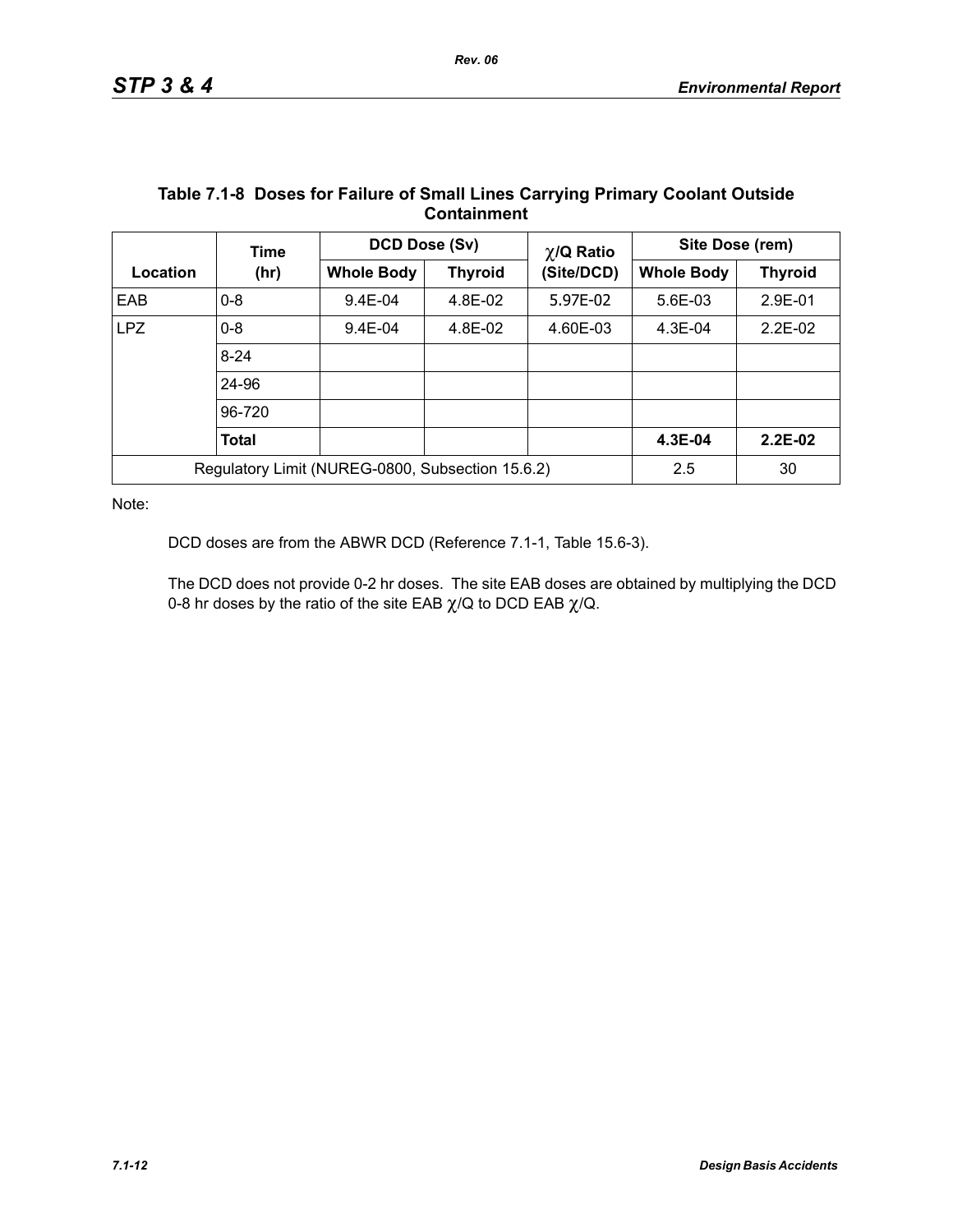|                                  | Time         | <b>DCD Dose (Sv)</b> |                | $\chi$ /Q Ratio | Site Dose (rem)   |                |
|----------------------------------|--------------|----------------------|----------------|-----------------|-------------------|----------------|
| Location                         | (hr)         | <b>Whole Body</b>    | <b>Thyroid</b> | (Site/DCD)      | <b>Whole Body</b> | <b>Thyroid</b> |
| EAB                              | $0 - 2$      | 1.3E-02              | $5.1E-01$      | 5.97E-02        | 7.8E-02           | $3.0E + 00$    |
| <b>LPZ</b>                       | $0 - 8$      |                      |                | 4.60E-03        | 6.0E-03           | $2.3E-01$      |
|                                  | $8 - 24$     |                      |                |                 |                   |                |
|                                  | $24 - 96$    |                      |                |                 |                   |                |
|                                  | $96 - 720$   |                      |                |                 |                   |                |
|                                  | <b>Total</b> |                      |                |                 | 6.0E-03           | 2.3E-01        |
| Regulatory Limit (10 CFR 100.11) |              |                      |                |                 | 25                | 300            |

DCD doses are from the ABWR DCD (Reference 7.1-1, Table 15.6-7).

The ABWR DCD does not provide LPZ doses. The site LPZ doses are obtained by multiplying the DCD EAB doses by the ratio of LPZ  $\chi$ /Q to DCD EAB  $\chi$ /Q.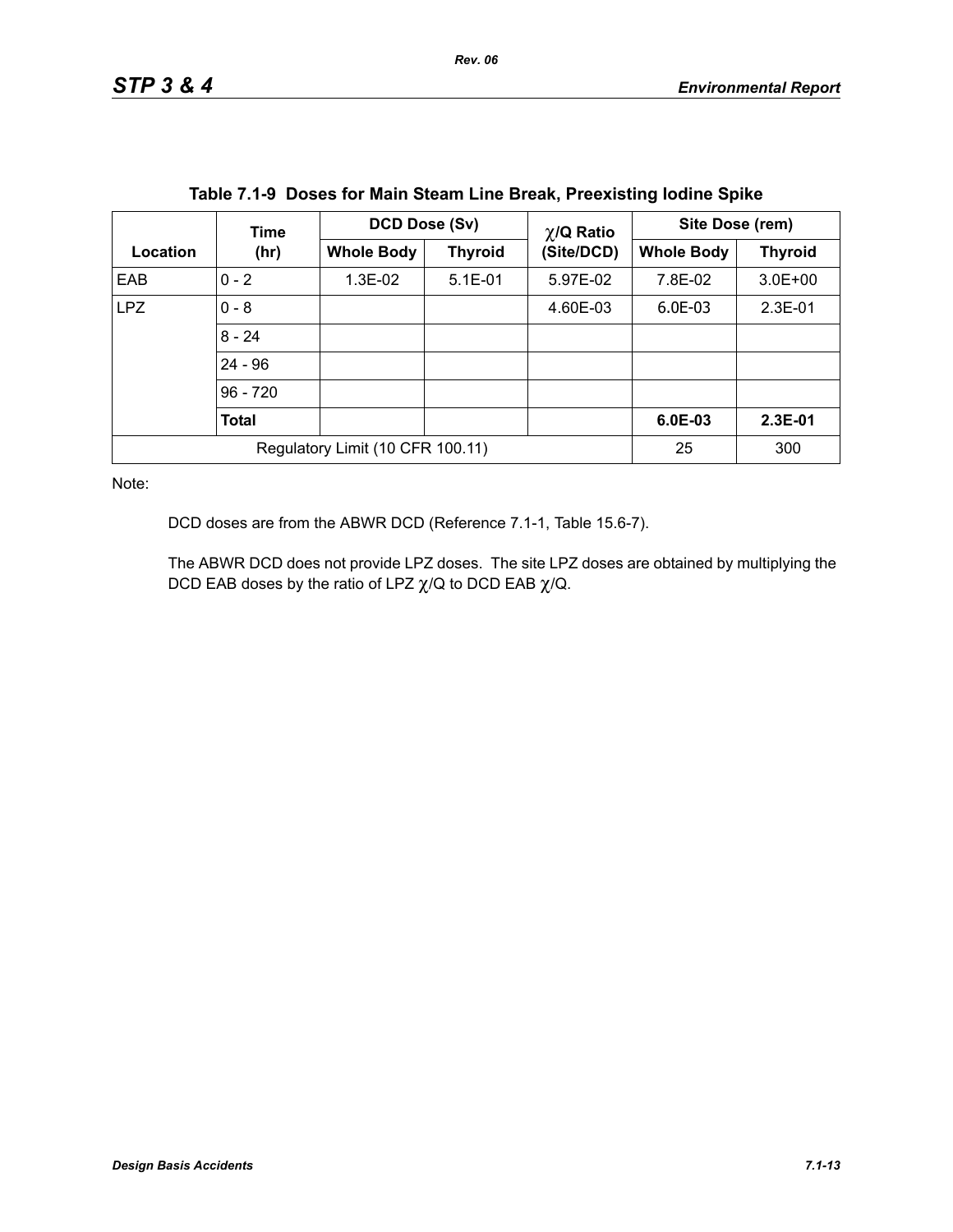|                                                  | Time     | DCD Dose (Sv)     |                | $\chi$ /Q Ratio | Site Dose (rem)   |                |  |
|--------------------------------------------------|----------|-------------------|----------------|-----------------|-------------------|----------------|--|
| Location                                         | (hr)     | <b>Whole Body</b> | <b>Thyroid</b> | (Site/DCD)      | <b>Whole Body</b> | <b>Thyroid</b> |  |
| EAB                                              | $0 - 2$  | $6.2E-04$         | $2.6E-02$      | 5.97E-02        | $3.7E-03$         | 1.6E-01        |  |
| <b>LPZ</b>                                       | $0 - 8$  |                   |                | 4.60E-03        | 2.9E-04           | $1.2E-02$      |  |
|                                                  | $8 - 24$ |                   |                |                 |                   |                |  |
|                                                  | 24-96    |                   |                |                 |                   |                |  |
|                                                  | 96-720   |                   |                |                 |                   |                |  |
|                                                  | Total    |                   |                |                 | 2.9E-04           | $1.2E-02$      |  |
| Regulatory Limit (NUREG-0800, Subsection 15.6.4) |          |                   | 2.5            | 30              |                   |                |  |

DCD doses are from the ABWR DCD (Reference 7.1-1, Table 15.6-7).

The ABWR DCD does not provide LPZ doses. The site LPZ doses are obtained by multiplying the DCD EAB doses by the ratio of LPZ  $\chi$ /Q to DCD EAB  $\chi$ /Q.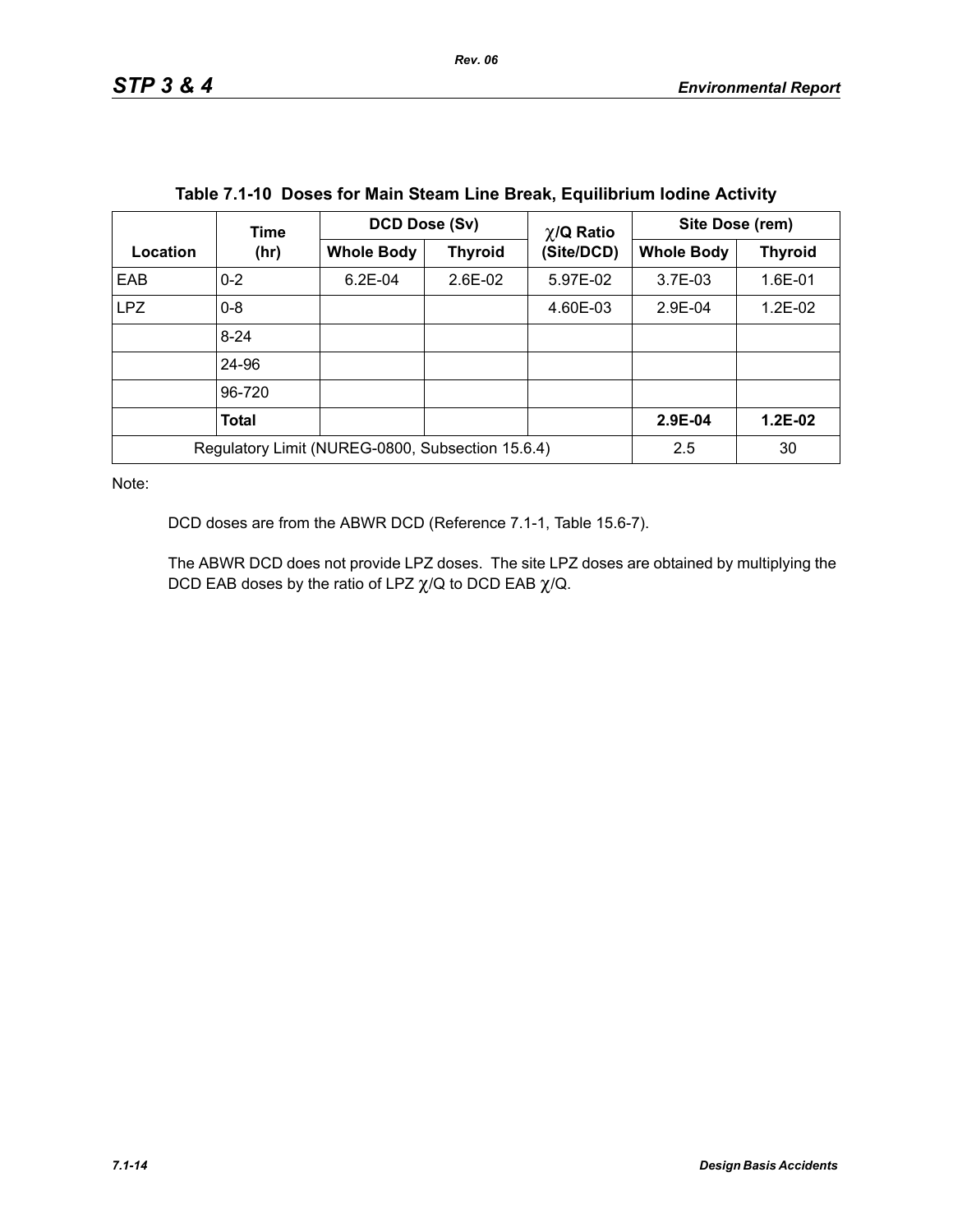|            | Time                             | DCD Dose (Sv)     |                | $\chi$ /Q Ratio | Site Dose (rem) |                |  |
|------------|----------------------------------|-------------------|----------------|-----------------|-----------------|----------------|--|
| Location   | (hr)                             | <b>Whole Body</b> | <b>Thyroid</b> | (Site/DCD)      |                 | <b>Thyroid</b> |  |
| EAB        | $0 - 2$                          | $4.1E-02$         | $1.9E + 00$    | 5.97E-02        | $2.4E - 01$     | $1.1E + 01$    |  |
| <b>LPZ</b> | $0 - 8$                          | $1.0F - 02$       | $3.1E - 01$    | 4.04E-02        | $4.0E-02$       | $1.3E + 00$    |  |
|            | $8 - 24$                         | 8.0E-03           | $2.0E-01$      | 5.28E-02        | $4.2E-02$       | $1.1E + 00$    |  |
|            | 24-96                            | $1.1E - 02$       | 7.9E-01        | 9.43E-02        | $1.0E - 01$     | $7.5E + 00$    |  |
|            | 96-720                           | $9.0E - 03$       | $1.1E + 00$    | 2.18E-01        | $2.0E-01$       | $2.4E + 01$    |  |
|            | <b>Total</b>                     | 3.8E-02           | $2.4E + 00$    |                 | $3.8E-01$       | $3.4E + 01$    |  |
|            | Regulatory Limit (10 CFR 100.11) | 25                | 300            |                 |                 |                |  |

|  |  | Table 7.1-11 Doses for Loss-of-Coolant Accident |  |
|--|--|-------------------------------------------------|--|
|--|--|-------------------------------------------------|--|

Note: DCD doses are from the ABWR DCD (Reference 7.1-1, Table 15.6-13)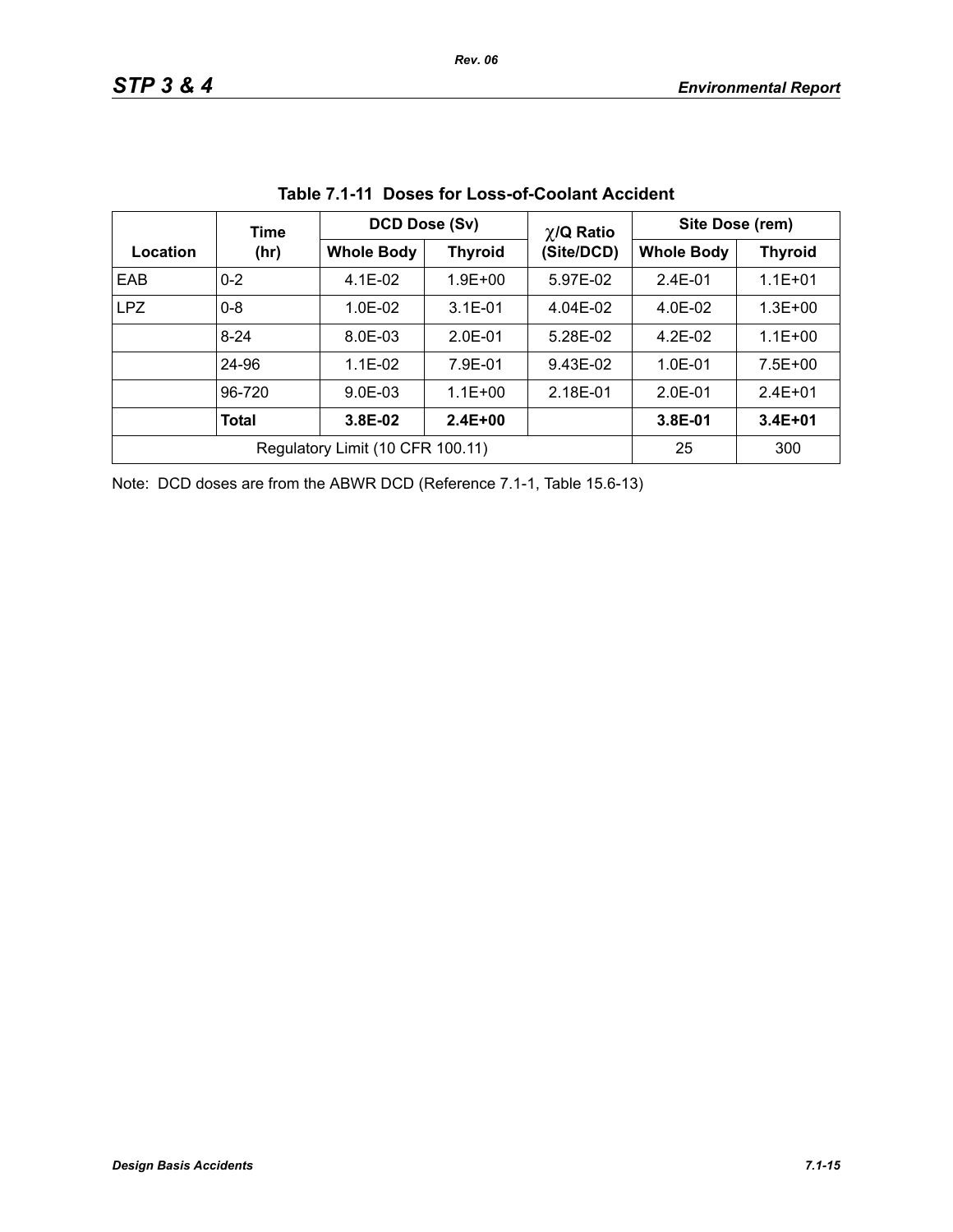|                                  | Time         | DCD Dose (Sv)     |                | $\chi$ /Q Ratio | Site Dose (rem)   |                |
|----------------------------------|--------------|-------------------|----------------|-----------------|-------------------|----------------|
| Location                         | (hr)         | <b>Whole Body</b> | <b>Thyroid</b> | (Site/DCD)      | <b>Whole Body</b> | <b>Thyroid</b> |
| EAB                              | $0 - 2$      | 2.8E-03           | 3.0E-01        | 3.57E-03        | $1.0E-03$         | 1.1E-01        |
| <b>LPZ</b>                       | $0 - 8$      |                   |                | 2.75E-04        | 7.7E-05           | 8.3E-03        |
|                                  | $8 - 24$     |                   |                |                 |                   |                |
|                                  | 24-96        |                   |                |                 |                   |                |
|                                  | 96-720       |                   |                |                 |                   |                |
|                                  | <b>Total</b> |                   |                |                 | 7.7E-05           | 8.3E-03        |
| Regulatory Limit (10 CFR 100.11) |              |                   |                |                 | 25                | 300            |

|  |  |  |  |  |  | Table 7.1-12 Doses for Cleanup Water Line Break Outside Containment |
|--|--|--|--|--|--|---------------------------------------------------------------------|
|--|--|--|--|--|--|---------------------------------------------------------------------|

DCD doses are from the ABWR DCD (Reference 7.1-1, Table 15.6-18).

The DCD does not provide LPZ doses. The site LPZ doses are obtained by multiplying the DCD EAB doses by the ratio of LPZ  $\chi$ /Q to DCD EAB  $\chi$ /Q.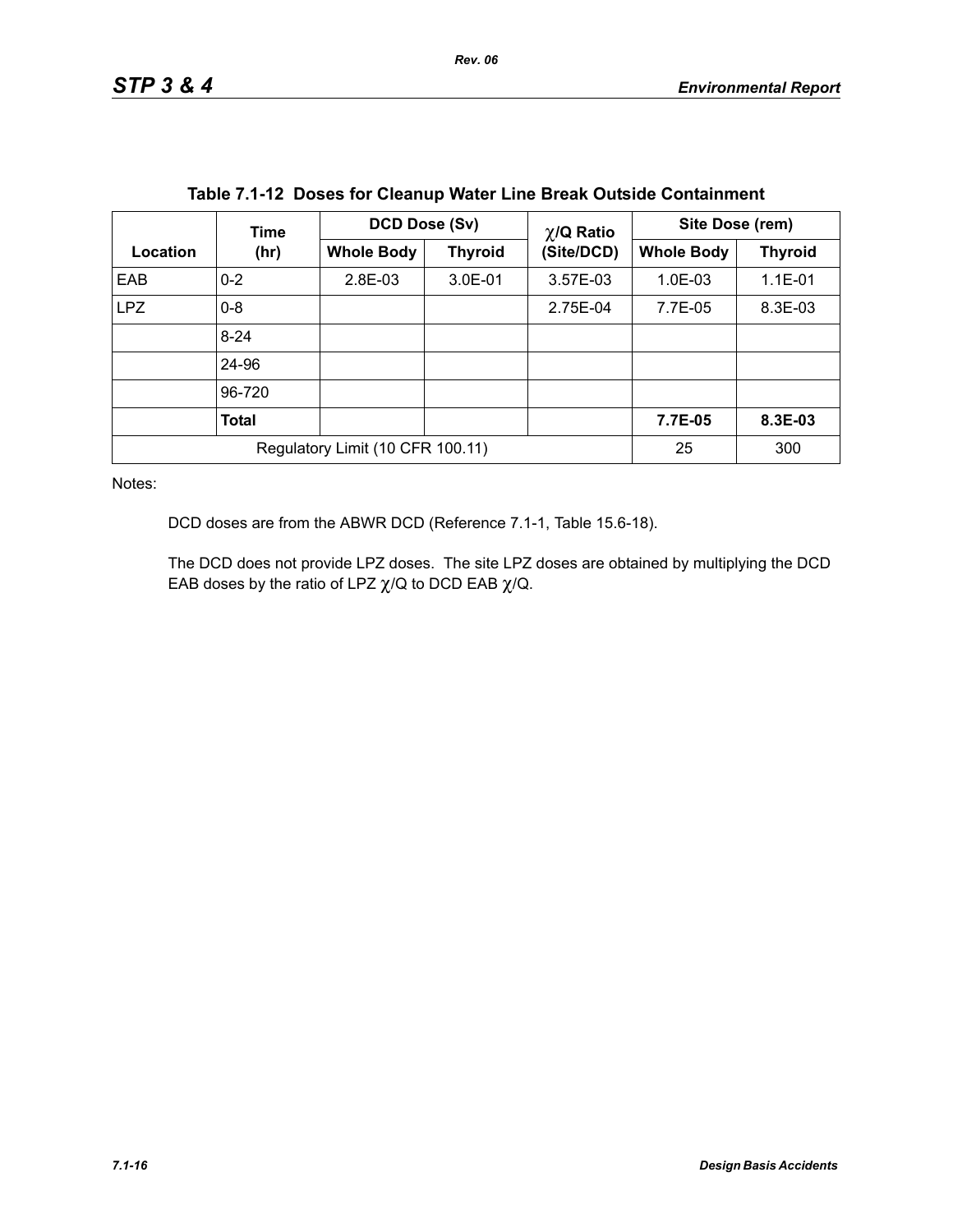| Table 7.1-13 Doses for Fuel Handling Accident |                                                  |                                     |            |                   |                 |             |  |
|-----------------------------------------------|--------------------------------------------------|-------------------------------------|------------|-------------------|-----------------|-------------|--|
|                                               | Time                                             | DCD Dose (Sv)                       |            | $\chi$ /Q Ratio   | Site Dose (rem) |             |  |
| Location                                      | (hr)                                             | <b>Whole Body</b><br><b>Thyroid</b> | (Site/DCD) | <b>Whole Body</b> | <b>Thyroid</b>  |             |  |
| EAB                                           | $0 - 2$                                          | 1.2E-02                             | 7.5E-01    | 5.97E-02          | 7.2E-02         | $4.5E + 00$ |  |
| <b>LPZ</b>                                    | $0 - 8$                                          |                                     |            | 4.60E-03          | $5.5E-03$       | $3.4E-01$   |  |
|                                               | $8 - 24$                                         |                                     |            |                   |                 |             |  |
|                                               | 24-96                                            |                                     |            |                   |                 |             |  |
|                                               | 96-720                                           |                                     |            |                   |                 |             |  |
|                                               | <b>Total</b>                                     |                                     |            |                   | 5.5E-03         | 3.4E-01     |  |
|                                               | Regulatory Limit (NUREG-0800, Subsection 15.7.4) | 6                                   | 75         |                   |                 |             |  |

**Table 7.1-13 Doses for Fuel Handling Accident**

DCD doses are from the ABWR DCD (Reference 7.1-1, Table 15.7-11).

The DCD does not provide LPZ doses. The site LPZ doses are obtained by multiplying the DCD EAB doses by the ratio of LPZ  $\chi$ /Q to DCD EAB  $\chi$ /Q.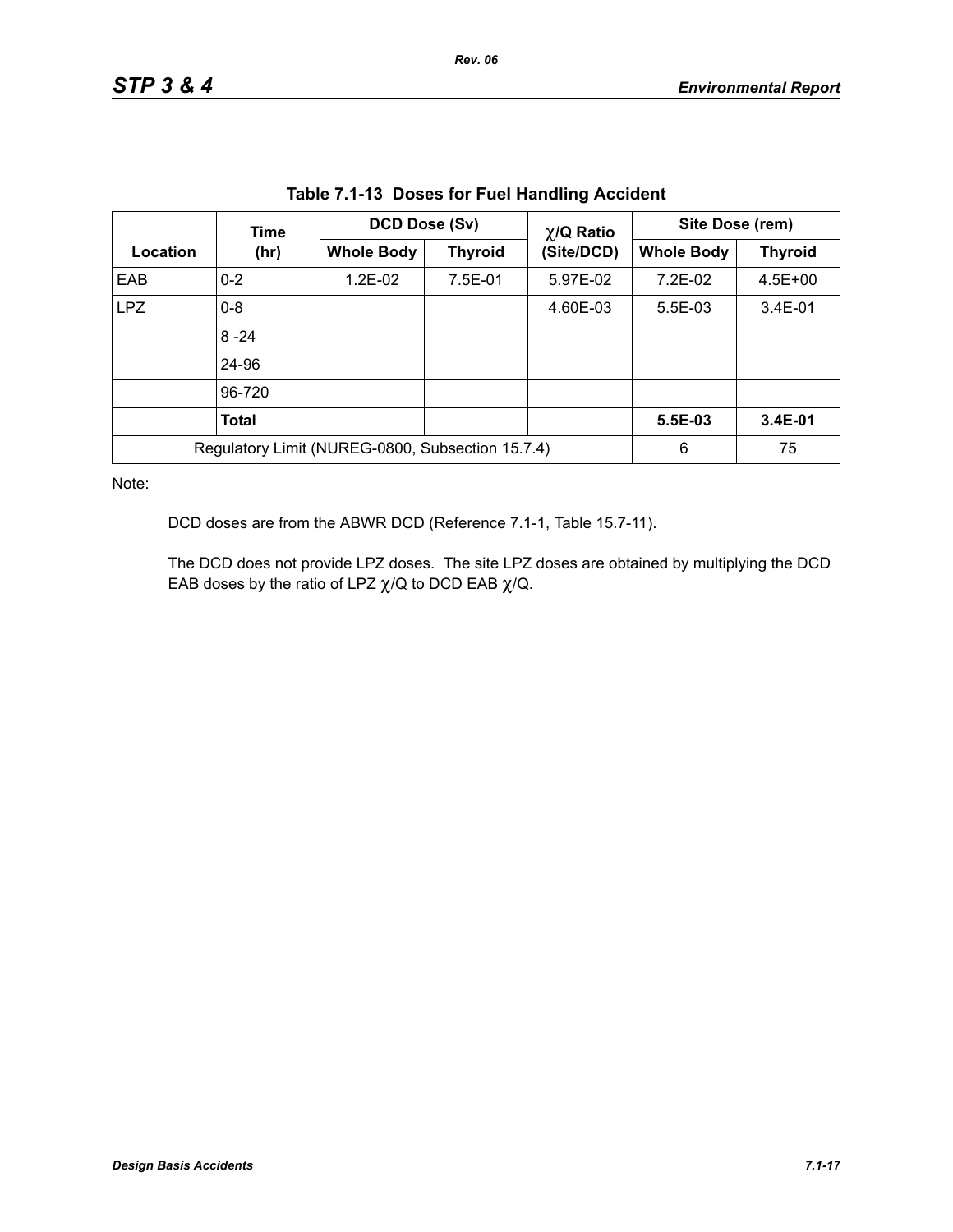|                              |                                                                                                |                             | Site Dose (rem) |             |                             | Dose Limit (rem) |  |  |
|------------------------------|------------------------------------------------------------------------------------------------|-----------------------------|-----------------|-------------|-----------------------------|------------------|--|--|
| <b>DCD</b><br><b>Section</b> | <b>Accident</b>                                                                                | <b>Whole</b><br><b>Body</b> | <b>Thyroid</b>  | <b>TEDE</b> | <b>Whole</b><br><b>Body</b> | <b>Thyroid</b>   |  |  |
| 15.6.2                       | <b>Failure of Small Lines</b><br><b>Carrying Primary Coolant</b><br><b>Outside Containment</b> | $5.6E - 0.3$                | $2.9F - 01$     | $1.4F-02$   | 2.5                         | 30               |  |  |
| 15.6.4                       | Main Steam Line Break                                                                          |                             |                 |             |                             |                  |  |  |
|                              | Preexisting Iodine Spike                                                                       | 7.8E-02                     | $3.0E + 00$     | 1.7E-01     | 25                          | 300              |  |  |
|                              | Equilibrium Iodine Activity                                                                    | $3.7E-03$                   | $1.6E - 01$     | 8.4E-03     | 2.5                         | 30               |  |  |
| 15.6.5                       | Loss-of-Coolant Accident                                                                       | $2.4E - 01$                 | $1.1E + 01$     | $5.9E-01$   | 25                          | 300              |  |  |
| 15.6.6                       | Cleanup Water Line Break<br><b>Outside Containment</b>                                         | $1.0E - 0.3$                | $1.1E - 01$     | $4.2F-0.3$  | 25                          | 300              |  |  |
| 15.7.4                       | <b>Fuel-Handling Accident</b>                                                                  | $7.2E-02$                   | $4.5E + 00$     | $2.1E - 01$ | 6                           | 75               |  |  |

The site doses and dose limits are taken from Tables 7.1-8 to 7.1-13.

The dose limits are from either NUREG-0800 or 10 CFR 100.11, as indicated in Tables 7.1-8 to 7.1-13.

Preexisting Iodine Spike and Equilibrium Iodine Activity are subsets of Main Steam Line Break.

All accidents meet the 10 CFR 50.34(a)(1)(ii) dose limit of 25 rem TEDE.